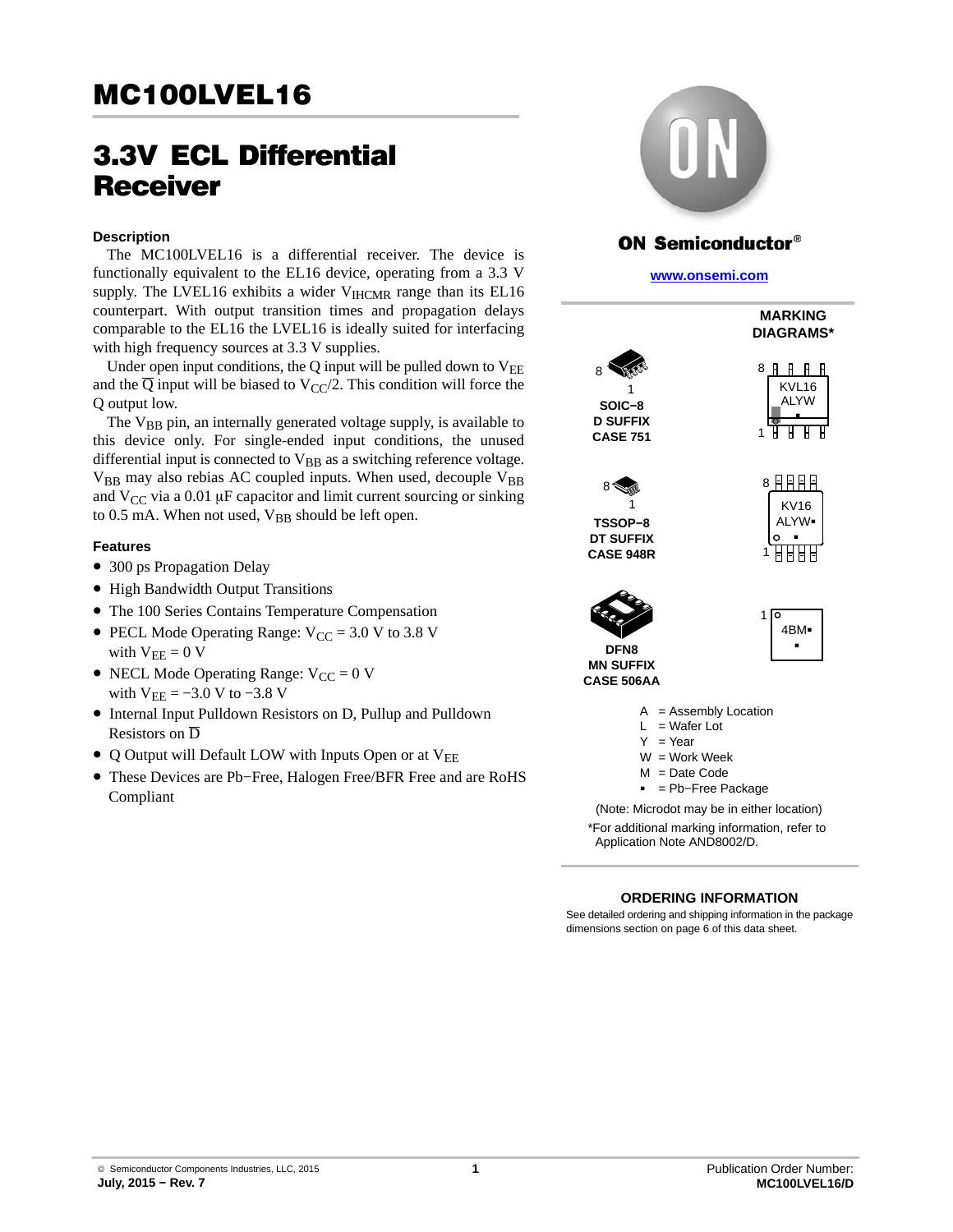

### **Table 1. PIN DESCRIPTION**

| <b>PIN</b>                                                   | <b>FUNCTION</b>                                                                                                                                                                                                                                                                                                                               |
|--------------------------------------------------------------|-----------------------------------------------------------------------------------------------------------------------------------------------------------------------------------------------------------------------------------------------------------------------------------------------------------------------------------------------|
| D. D<br>Q, Q<br>$V_{BB}$<br>$V_{C}$<br>$V_{FF}$<br>NC.<br>FP | <b>ECL Data Inputs</b><br><b>ECL Data Outputs</b><br>Reference Voltage Output<br><b>Positive Supply</b><br><b>Negative Supply</b><br>No Connect<br>(DFN8 only) Thermal exposed pad<br>must be connected to a sufficient<br>thermal conduit. Electrically connect<br>to the most negative supply (GND) or<br>leave unconnected, floating open. |

**Figure 1. Logic Diagram and Pinout Assignment**

#### **Table 2. ATTRIBUTES**

| <b>Characteristics</b>                                                             |                                                                  | Value                           |  |  |  |  |  |  |
|------------------------------------------------------------------------------------|------------------------------------------------------------------|---------------------------------|--|--|--|--|--|--|
| Internal Input Pulldown Resistor                                                   |                                                                  | 75 kΩ                           |  |  |  |  |  |  |
| Internal Input Pullup Resistor                                                     |                                                                  | 75 k $\Omega$                   |  |  |  |  |  |  |
| <b>ESD Protection</b>                                                              | Human Body Model<br>Machine Model<br><b>Charged Device Model</b> | $> 4$ KV<br>> 400 V<br>$> 2$ kV |  |  |  |  |  |  |
| Moisture Sensitivity, Indefinite Time out of Drypack,<br>Pb-Free Packages (Note 1) | SOIC-8<br>TSSOP-8<br>DFN <sub>8</sub>                            | Level 1<br>Level 3<br>Level 1   |  |  |  |  |  |  |
| <b>Flammability Rating</b>                                                         | Oxygen Index: 28 to 34                                           | UL 94 V-0 @ 0.125 in            |  |  |  |  |  |  |
| <b>Transistor Count</b>                                                            |                                                                  | 79                              |  |  |  |  |  |  |
| Meets or Exceeds JEDEC Spec EIA/JESD78 IC Latchup Test                             |                                                                  |                                 |  |  |  |  |  |  |

1. Refer to Application Note AND8003/D for additional information.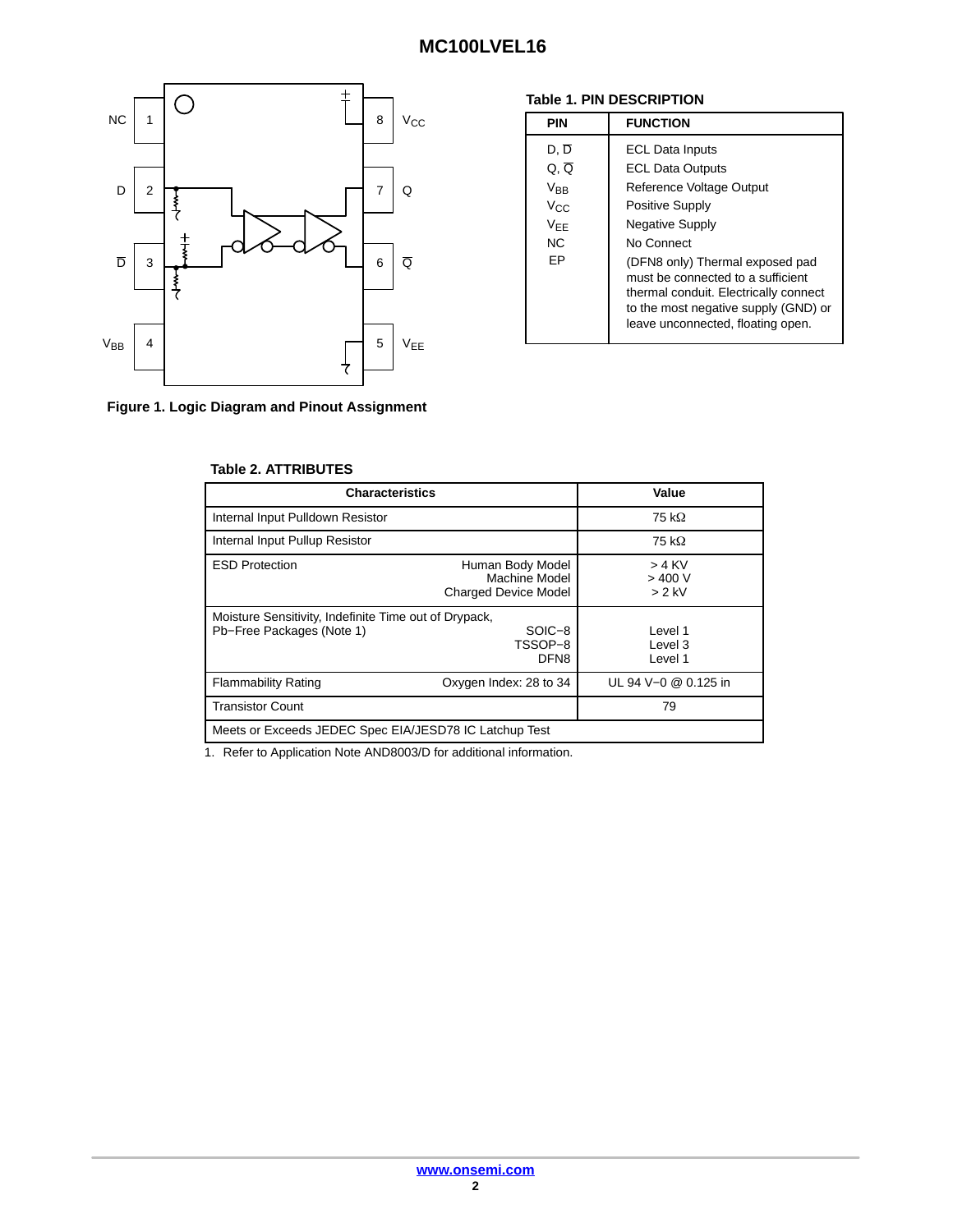#### **Table 3. MAXIMUM RATINGS**

| Symbol               | <b>Parameter</b>                                                 | <b>Condition 1</b>                                   | <b>Condition 2</b>                     | Rating                | Unit                    |
|----------------------|------------------------------------------------------------------|------------------------------------------------------|----------------------------------------|-----------------------|-------------------------|
| $V_{\rm CC}$         | PECL Mode Power Supply                                           | $V_{EE} = 0 V$                                       |                                        | 8 to 0                | $\vee$                  |
| V <sub>EE</sub>      | <b>NECL Mode Power Supply</b>                                    | $V_{CC} = 0 V$                                       |                                        | $-8$ to 0             | $\vee$                  |
| V <sub>1</sub>       | <b>PECL Mode Input Voltage</b><br><b>NECL Mode Input Voltage</b> | $V_{EE} = 0 V$<br>$V_{CC} = 0 V$                     | $V_1 \leq V_{CC}$<br>$V_I \geq V_{EE}$ | 6 to 0<br>$-6$ to $0$ | $\vee$<br>V             |
| $I_{\text{out}}$     | <b>Output Current</b>                                            | Continuous<br>Surge                                  |                                        | 50<br>100             | mA<br>mA                |
| <b>IBB</b>           | V <sub>BB</sub> Sink/Source                                      |                                                      |                                        | ± 0.5                 | mA                      |
| $T_A$                | <b>Operating Temperature Range</b>                               |                                                      |                                        | $-40$ to $+85$        | $^{\circ}C$             |
| $T_{\text{stg}}$     | Storage Temperature Range                                        |                                                      |                                        | $-65$ to $+150$       | $^{\circ}C$             |
| $\theta_{JA}$        | Thermal Resistance (Junction-to-Ambient)                         | 0 LFPM<br><b>500 LFPM</b>                            | $SO-8$<br>$SO-8$                       | 190<br>130            | °C/W<br>°C/W            |
| $\theta$ JC          | Thermal Resistance (Junction-to-Case)                            | <b>Standard Board</b>                                | $SO-8$                                 | 41 to $44 \pm 5\%$    | °C/W                    |
| $\theta$ JA          | Thermal Resistance (Junction-to-Ambient)                         | 0 LFPM<br>500 LFPM                                   | TSSOP-8<br>TSSOP-8                     | 185<br>140            | °C/W<br>$\degree$ C/W   |
| $\theta_{\text{JC}}$ | Thermal Resistance (Junction-to-Case)                            | <b>Standard Board</b>                                | TSSOP-8                                | 41 to $44 \pm 5\%$    | °C/W                    |
| $\theta_{JA}$        | Thermal Resistance (Junction-to-Ambient)                         | 0 Ifpm<br>500 lfpm                                   | DFN <sub>8</sub><br>DFN <sub>8</sub>   | 129<br>84             | °C/W<br>$\degree$ C/W   |
| $T_{sol}$            | <b>Wave Solder</b><br>Pb<br>Pb-Free                              | <2 to 3 sec $@$ 248 $°C$<br><2 to 3 sec $@$ 260 $°C$ |                                        | 265<br>265            | $^{\circ}C$             |
| $\theta_{\text{JC}}$ | Thermal Resistance (Junction-to-Case)                            | (Note 2)                                             | DFN8                                   | 35 to 40              | $\mathrm{C}/\mathrm{W}$ |

Stresses exceeding those listed in the Maximum Ratings table may damage the device. If any of these limits are exceeded, device functionality should not be assumed, damage may occur and reliability may be affected.

2. JEDEC standard multilayer board − 2S2P (2 signal, 2 power)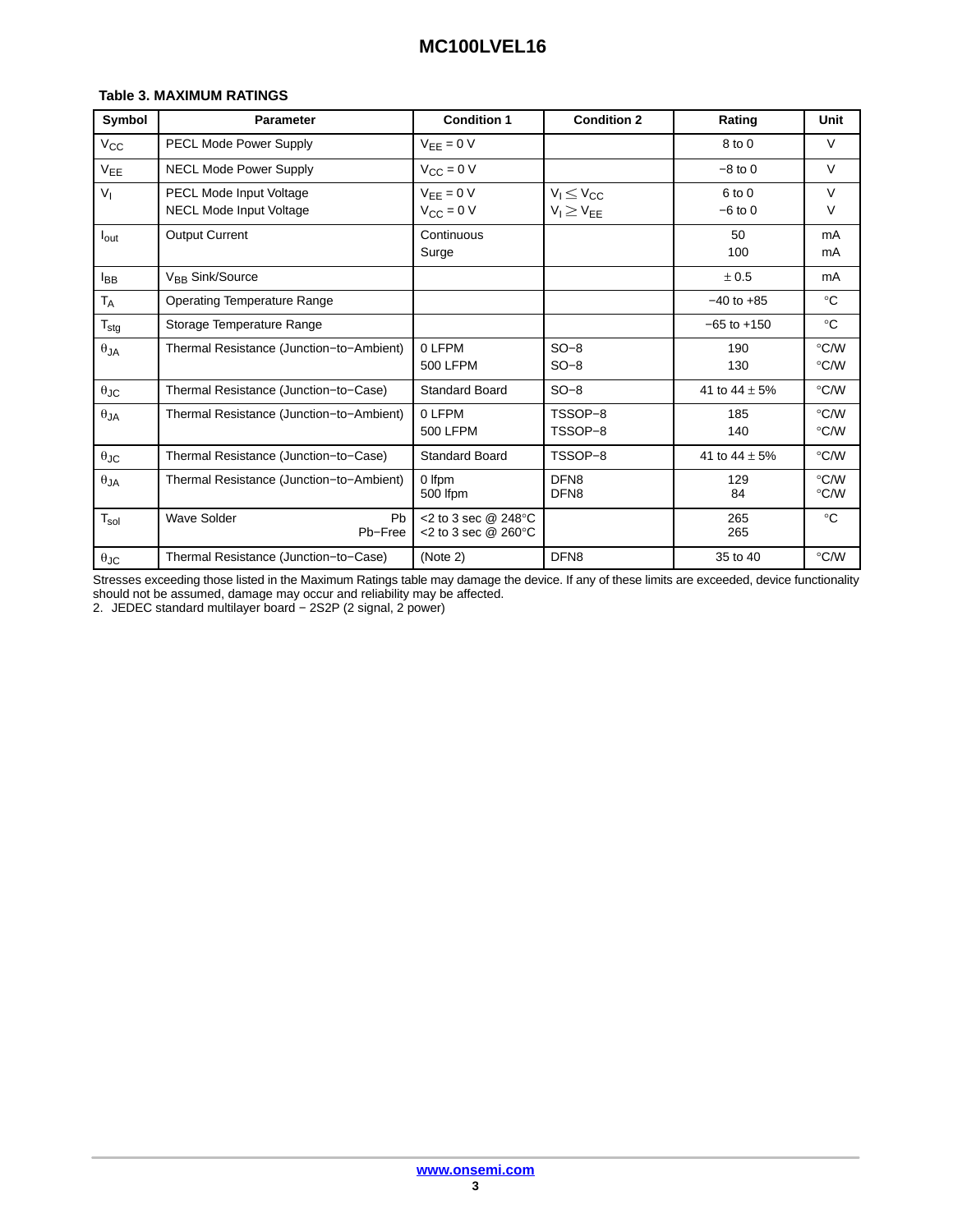|                 |                                                                                                        | –40°C         |      |            | $25^{\circ}$ C |      |            | 85°C          |      |            |             |
|-----------------|--------------------------------------------------------------------------------------------------------|---------------|------|------------|----------------|------|------------|---------------|------|------------|-------------|
| Symbol          | <b>Characteristic</b>                                                                                  | <b>Min</b>    | Typ  | Max        | <b>Min</b>     | Typ  | Max        | <b>Min</b>    | Typ  | Max        | <b>Unit</b> |
| I <sub>EE</sub> | Power Supply Current                                                                                   |               | 17   | 23         |                | 17   | 23         |               | 18   | 24         | mA          |
| VOH             | Output HIGH Voltage (Note 4)                                                                           | 2215          | 2295 | 2420       | 2275           | 2345 | 2420       | 2275          | 2345 | 2420       | mV          |
| $V_{OL}$        | Output LOW Voltage (Note 4)                                                                            | 1470          | 1605 | 1745       | 1490           | 1595 | 1680       | 1490          | 1595 | 1680       | mV          |
| $V_{\text{IH}}$ | Input HIGH Voltage (Single-Ended)                                                                      | 2135          |      | 2420       | 2135           |      | 2420       | 2135          |      | 2420       | mV          |
| $V_{IL}$        | Input LOW Voltage (Single-Ended)                                                                       | 1490          |      | 1825       | 1490           |      | 1825       | 1490          |      | 1825       | mV          |
| $V_{BB}$        | Output Voltage Reference                                                                               | 1.92          |      | 2.04       | 1.92           |      | 2.04       | 1.92          |      | 2.04       | $\vee$      |
| <b>VIHCMR</b>   | Input HIGH Voltage Common Mode<br>Range (Differential) (Note 5)<br>$Vpp < 500$ mV<br>$Vpp \geq 500$ mV | 1.2<br>1.5    |      | 2.9<br>2.9 | 1.1<br>1.4     |      | 2.9<br>2.9 | 1.1<br>1.4    |      | 2.9<br>2.9 | $\vee$<br>V |
| ŀщ              | Input HIGH Current                                                                                     |               |      | 150        |                |      | 150        |               |      | 150        | μA          |
| հը              | Input LOW Current<br>D<br>$\overline{D}$                                                               | 0.5<br>$-600$ |      |            | 0.5<br>$-600$  |      |            | 0.5<br>$-600$ |      |            | μA<br>μA    |

#### **Table 4. LVPECL DC CHARACTERISTICS**  $V_{CC} = 3.3 V$ ;  $V_{EE} = 0.0 V$  (Note 3)

Product parametric performance is indicated in the Electrical Characteristics for the listed test conditions, unless otherwise noted. Product performance may not be indicated by the Electrical Characteristics if operated under different conditions.

3. Input and output parameters vary 1:1 with  $\rm V_{CC}$ .  $\rm V_{EE}$  can vary  $\pm$ 0.3 V.

4. Outputs are terminated through a 50  $\Omega$  resistor to V<sub>CC</sub> – 2 V.

5.  $\,$  V<sub>IHCMR</sub> min varies 1:1 with V<sub>EE</sub>, max varies 1:1 with V<sub>CC</sub>. The V<sub>IHCMR</sub> range is referenced to the most positive side of the differential input signal. Normal operation is obtained if the HIGH level falls within the specified range and the peak-to-peak voltage lies between V<sub>PP</sub>min and 1 V.

|                   |                                                                                                        | $-40^\circ C$    |         | $25^{\circ}$ C   |                  |            | 85°C             |                  |            |                  |             |
|-------------------|--------------------------------------------------------------------------------------------------------|------------------|---------|------------------|------------------|------------|------------------|------------------|------------|------------------|-------------|
| Symbol            | <b>Characteristic</b>                                                                                  | Min              | Typ     | Max              | Min              | <b>Typ</b> | Max              | <b>Min</b>       | <b>Typ</b> | Max              | Unit        |
| I <sub>EE</sub>   | Power Supply Current                                                                                   |                  | 17      | 23               |                  | 17         | 23               |                  | 18         | 24               | mA          |
| V <sub>OH</sub>   | Output HIGH Voltage (Note 7)                                                                           | $-1085$          | $-1005$ | $-880$           | $-1025$          | $-955$     | $-880$           | $-1025$          | $-955$     | $-880$           | mV          |
| $V_{OL}$          | Output LOW Voltage (Note 7)                                                                            | $-1830$          | $-1695$ | $-1555$          | $-1810$          | $-1705$    | $-1620$          | $-1810$          | $-1705$    | $-1620$          | mV          |
| V <sub>IH</sub>   | Input HIGH Voltage (Single-Ended)                                                                      | $-1165$          |         | $-880$           | $-1165$          |            | $-880$           | $-1165$          |            | $-880$           | mV          |
| $V_{IL}$          | Input LOW Voltage (Single-Ended)                                                                       | $-1810$          |         | $-1475$          | $-1810$          |            | $-1475$          | $-1810$          |            | $-1475$          | mV          |
| $V_{BB}$          | Output Voltage Reference                                                                               | $-1.38$          |         | $-1.26$          | $-1.38$          |            | $-1.26$          | $-1.38$          |            | $-1.26$          | V           |
| V <sub>HCMR</sub> | Input HIGH Voltage Common Mode<br>Range (Differential) (Note 8)<br>$Vpp < 500$ mV<br>$Vpp \geq 500$ mV | $-2.1$<br>$-1.8$ |         | $-0.4$<br>$-0.4$ | $-2.2$<br>$-1.9$ |            | $-0.4$<br>$-0.4$ | $-2.2$<br>$-1.9$ |            | $-0.4$<br>$-0.4$ | $\vee$<br>V |
| ŀщ                | Input HIGH Current                                                                                     |                  |         | 150              |                  |            | 150              |                  |            | 150              | μA          |
| ŀμ                | Input LOW Current<br>D<br>$\overline{D}$                                                               | 0.5<br>$-600$    |         |                  | 0.5<br>$-600$    |            |                  | 0.5<br>$-600$    |            |                  | μA<br>μA    |

**Table 5. LVNECL DC CHARACTERISTICS**  $V_{CC} = 0.0 V$ ;  $V_{EE} = -3.3 V$  (Note 6)

Product parametric performance is indicated in the Electrical Characteristics for the listed test conditions, unless otherwise noted. Product performance may not be indicated by the Electrical Characteristics if operated under different conditions.

6. Input and output parameters vary 1:1 with  $V_{CC}$ . V<sub>EE</sub> can vary  $\pm 0.3$  V.

7. Outputs are terminated through a 50  $\Omega$  resistor to V<sub>CC</sub> – 2 V.

8.  $\rm\,V_{HCMR}$  min varies 1:1 with V<sub>EE</sub>, max varies 1:1 with V<sub>CC</sub>. The V<sub>IHCMR</sub> range is referenced to the most positive side of the differential input signal. Normal operation is obtained if the HIGH level falls within the specified range and the peak-to-peak voltage lies between V<sub>PP</sub>min and 1 V.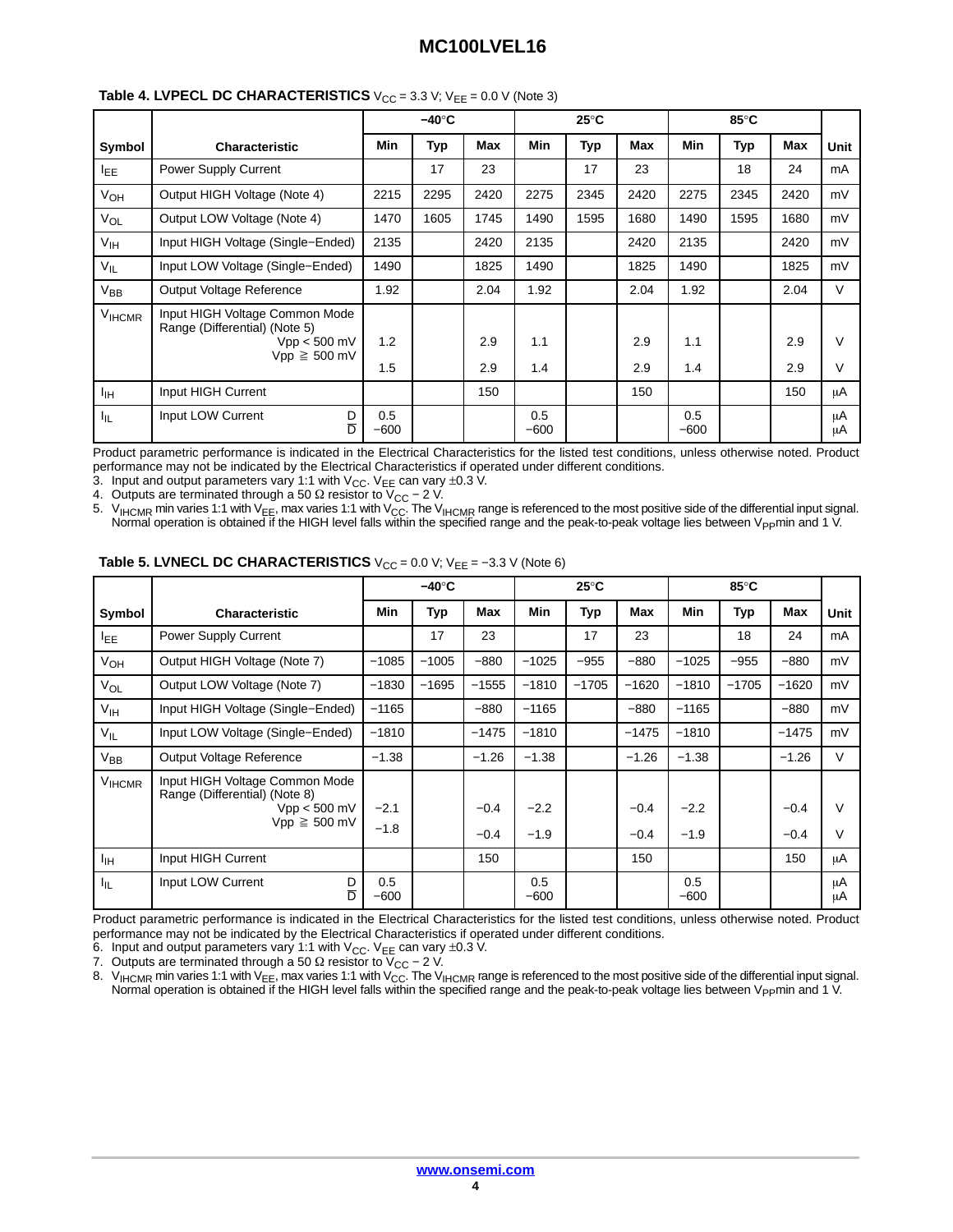|                                      |                                                                    | $-40^\circ C$ |            | $25^{\circ}$ C |            |            | 85°C       |            |            |            |      |
|--------------------------------------|--------------------------------------------------------------------|---------------|------------|----------------|------------|------------|------------|------------|------------|------------|------|
| Symbol                               | <b>Characteristic</b>                                              | Min           | Typ        | <b>Max</b>     | Min        | Typ        | <b>Max</b> | Min        | Typ        | <b>Max</b> | Unit |
| $f_{\text{max}}$                     | Maximum Toggle Frequency                                           |               | 1.75       |                |            | 1.75       |            |            | 1.75       |            | GHz  |
| t <sub>PLH</sub><br><sup>t</sup> PHL | Propagation Delay to Output<br><b>Differential</b><br>Single-Ended | 150<br>100    | 275<br>275 | 400<br>450     | 225<br>175 | 300<br>300 | 375<br>425 | 240<br>190 | 315<br>315 | 390<br>440 | ps   |
| t <sub>SKEW</sub>                    | Duty Cycle Skew (Differential) (Note 10)                           |               | 5          | 30             |            | 5          | 20         |            | 5          | 20         | ps   |
| <sup>t</sup> JITTER                  | Random Clock Jitter (RMS)                                          |               | 0.7        |                |            | 0.7        |            |            | 0.7        |            | ps   |
| V <sub>PP</sub>                      | Input Swing (Note 11)                                              | 150           |            | 1000           | 150        |            | 1000       | 150        |            | 1000       | mV   |
| $t_{\sf r}$<br>$t_f$                 | Output Rise/Fall Times Q<br>$(20\% - 80\%)$                        | 120           | 220        | 320            | 120        | 220        | 320        | 120        | 220        | 320        | ps   |

**Table 6. AC CHARACTERISTICS**  $V_{CC} = 3.3 V$ ;  $V_{EE} = 0.0 V$  or  $V_{CC} = 0.0 V$ ;  $V_{EE} = -3.3 V$  (Note 9)

Product parametric performance is indicated in the Electrical Characteristics for the listed test conditions, unless otherwise noted. Product performance may not be indicated by the Electrical Characteristics if operated under different conditions.

9.  $V_{EE}$  can vary  $\pm 0.3$  V.

10. Duty cycle skew is the difference between a t<sub>PLH</sub> and t<sub>PHL</sub> propagation delay through a device.

11. V<sub>PP(</sub>min) is minimum input swing for which AC parameters guaranteed. The device has a DC gain of ≈40.



**Figure 2. Typical Termination for Output Driver and Device Evaluation (See Application Note AND8020/D − Termination of ECL Logic Devices.)**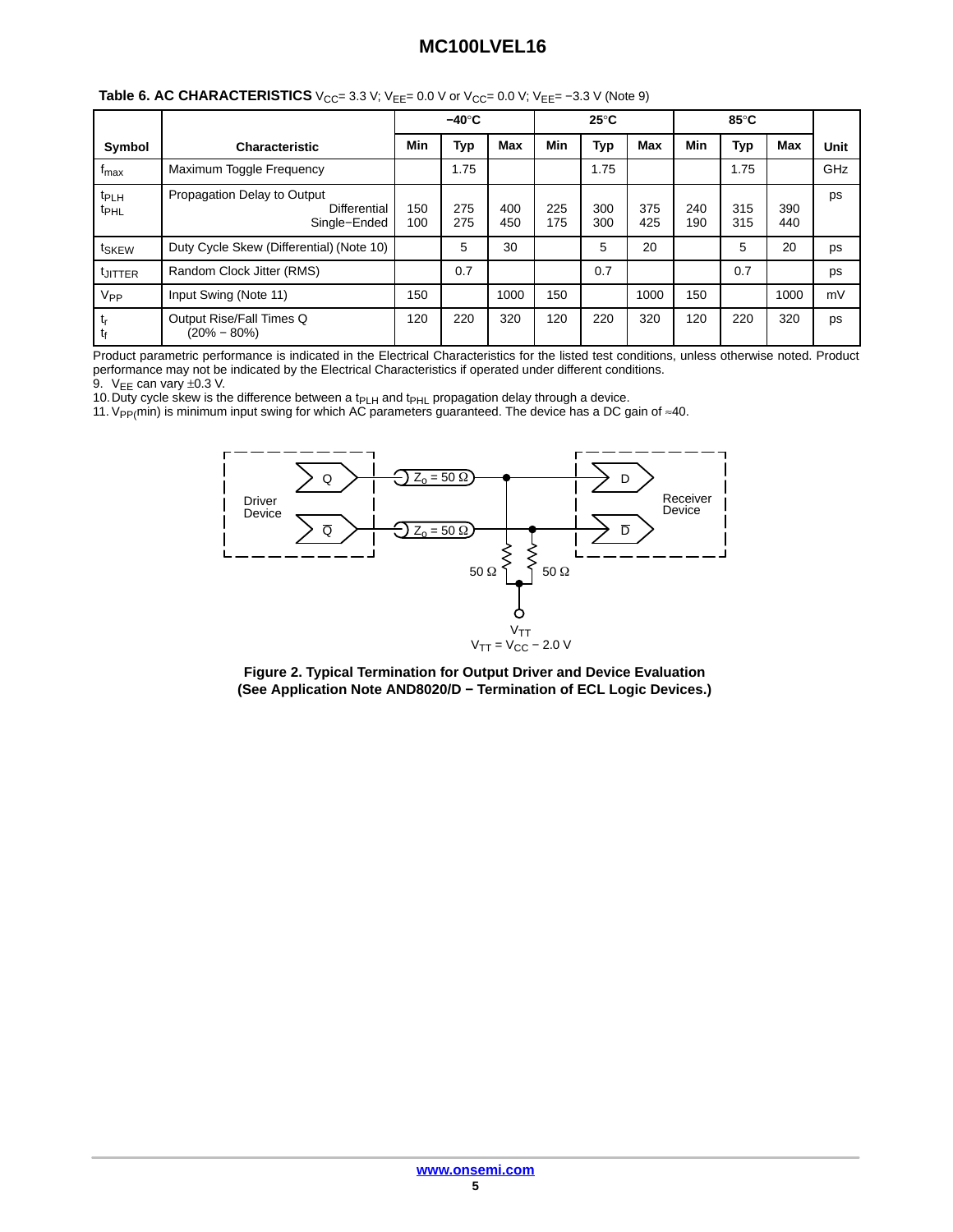#### <span id="page-5-0"></span>**ORDERING INFORMATION**

| <b>Device</b>    | Package                       | Shipping <sup>†</sup> |
|------------------|-------------------------------|-----------------------|
| MC100LVEL16DG    | $SO-8$<br>(Pb-Free)           | 98 Units / Rail       |
| MC100LVEL16DR2G  | $SO-8$<br>(Pb-Free)           | 2500 Tape & Reel      |
| MC100LVEL16DTG   | TSSOP-8<br>(Pb-Free)          | 100 Units / Rail      |
| MC100LVEL16DTR2G | TSSOP-8<br>(Pb-Free)          | 2500 Tape & Reel      |
| MC100LVEL16MNR4G | DFN <sub>8</sub><br>(Pb-Free) | 1000 / Tape & Reel    |

†For information on tape and reel specifications, including part orientation and tape sizes, please refer to our Tape and Reel Packaging Specifications Brochure, BRD8011/D.

**Resource Reference of Application Notes**

| <b>AN1405/D</b>  | - ECL Clock Distribution Techniques                  |
|------------------|------------------------------------------------------|
| AN1406/D         | - Designing with PECL (ECL at $+5.0$ V)              |
| <b>AN1503/D</b>  | - ECLinPS™ I/O SPiCE Modeling Kit                    |
| <b>AN1504/D</b>  | - Metastability and the ECLinPS Family               |
| AN1568/D         | - Interfacing Between LVDS and ECL                   |
| AN1672/D         | - The ECL Translator Guide                           |
|                  | <b>AND8001/D</b> - Odd Number Counters Design        |
| <b>AND8002/D</b> | - Marking and Date Codes                             |
|                  | <b>AND8020/D</b> – Termination of ECL Logic Devices  |
|                  | <b>AND8066/D</b> – Interfacing with ECLinPS          |
|                  | <b>AND8090/D - AC Characteristics of ECL Devices</b> |
|                  |                                                      |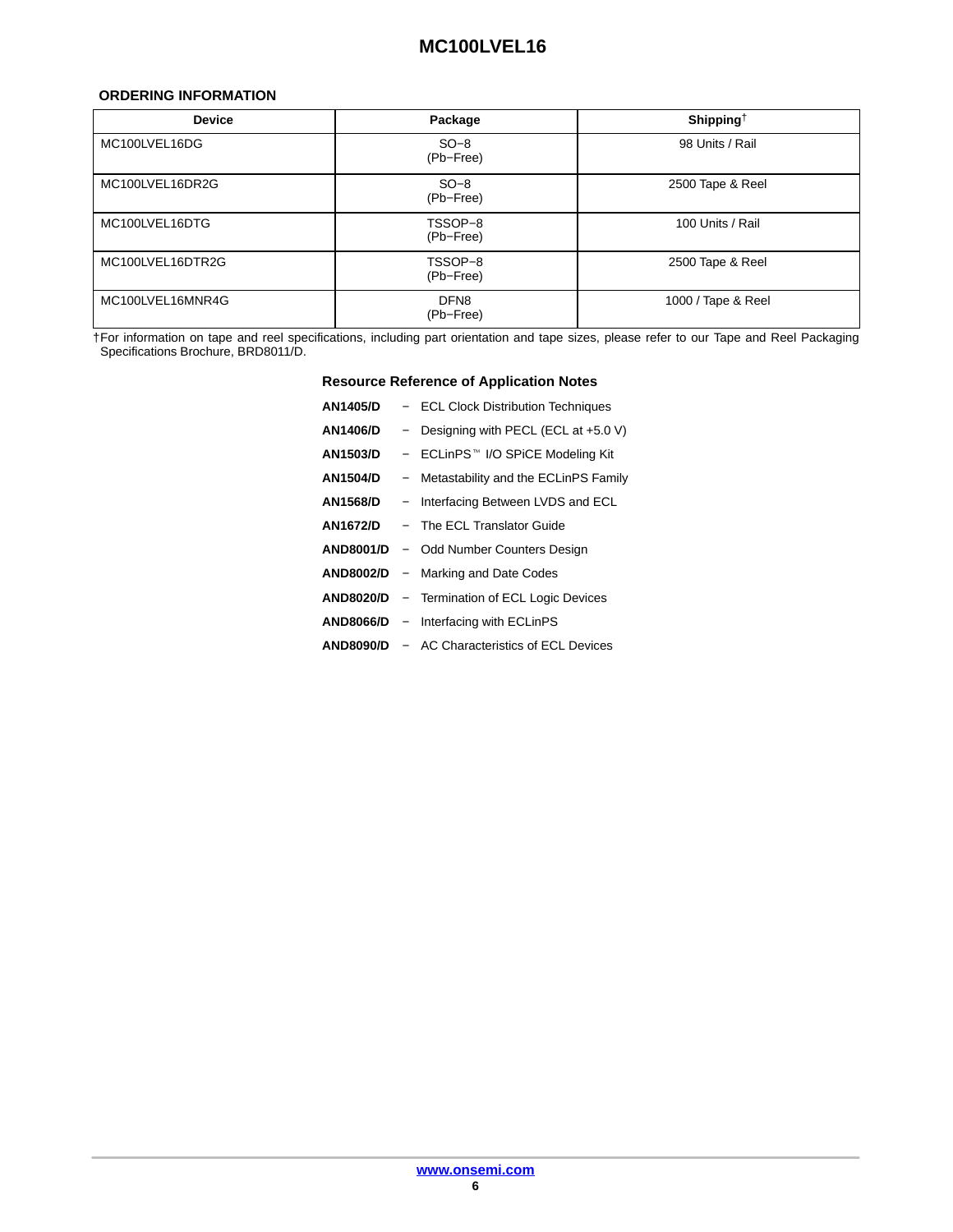#### **PACKAGE DIMENSIONS**

**SOIC−8 NB** CASE 751−07 ISSUE AK



NOTES:

- 1. DIMENSIONING AND TOLERANCING PER
- 
- 
- ANSI Y14.5M, 1982.<br>2. CONTROLLING DIMENSION: MILLIMETER.<br>3. DIMENSION A AND B DO NOT INCLUDE<br>MOLD PROTRUSION.<br>4. MAXIMUM MOLD PROTRUSION 0.15 (0.006)<br>PER SIDE.
- 5. DIMENSION D DOES NOT INCLUDE DAMBAR PROTRUSION. ALLOWABLE DAMBAR PROTRUSION SHALL BE 0.127 (0.005) TOTAL IN EXCESS OF THE D DIMENSION AT
- MAXIMUM MATERIAL CONDITION. 6. 751−01 THRU 751−06 ARE OBSOLETE. NEW STANDARD IS 751−07.

|     |              | <b>MILLIMETERS</b> |              | <b>INCHES</b> |  |  |
|-----|--------------|--------------------|--------------|---------------|--|--|
| DIM | <b>MIN</b>   | <b>MAX</b>         | <b>MIN</b>   | <b>MAX</b>    |  |  |
| А   | 4.80         | 5.00               | 0.189        | 0.197         |  |  |
| B   | 3.80         | 4.00               | 0.150        | 0.157         |  |  |
| C   | 1.35         | 1.75               | 0.053        | 0.069         |  |  |
| D   | 0.33         | 0.51               | 0.013        | 0.020         |  |  |
| G   |              | 1.27 BSC           |              | 0.050 BSC     |  |  |
| н   | 0.10         | 0.25               | 0.004        | 0.010         |  |  |
| J   | 0.19         | 0.25               | 0.007        | 0.010         |  |  |
| ĸ   | 0.40         | 1.27               | 0.016        | 0.050         |  |  |
| М   | $\circ$<br>U | $\circ$<br>8       | $\circ$<br>O | $\circ$<br>8  |  |  |
| N   | 0.25         | 0.50               | 0.010        | 0.020         |  |  |
| s   | 5.80         | 6.20               | 0.228        | 0.244         |  |  |



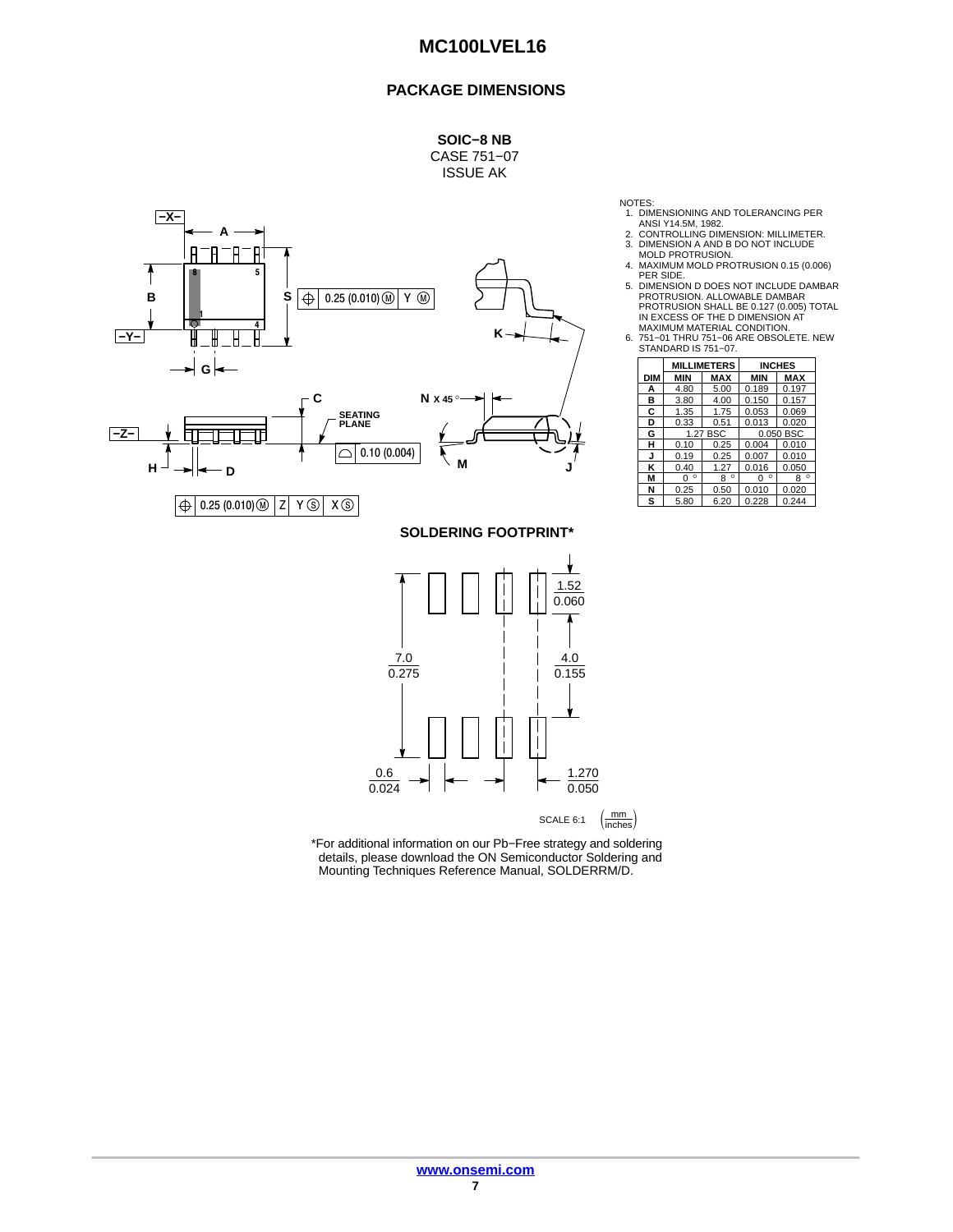## **PACKAGE DIMENSIONS**

**TSSOP−8 DT SUFFIX** CASE 948R−02 ISSUE A









NOTES:

- 1. DIMENSIONING AND TOLERANCING PER ANSI Y14.5M, 1982. 2. CONTROLLING DIMENSION: MILLIMETER.
- 3. DIMENSION A DOES NOT INCLUDE MOLD FLASH. PROTRUSIONS OR GATE BURRS. MOLD FLASH OR GATE BURRS SHALL NOT EXCEED 0.15 (0.006) PER SIDE.
- 4. DIMENSION B DOES NOT INCLUDE INTERLEAD FLASH OR PROTRUSION. INTERLEAD FLASH OR PROTRUSION SHALL NOT EXCEED 0.25 (0.010) PER SIDE.
- 5. TERMINAL NUMBERS ARE SHOWN FOR REFERENCE ONLY.
- 6. DIMENSION A AND B ARE TO BE DETERMINED AT DATUM PLANE -W-.

|     |            | <b>MILLIMETERS</b> | <b>INCHES</b> |             |  |  |
|-----|------------|--------------------|---------------|-------------|--|--|
| DIM | <b>MIN</b> | MAX                | MIN           | <b>MAX</b>  |  |  |
| A   | 2.90       | 3.10               | 0.114         | 0.122       |  |  |
| в   | 2.90       | 3.10               | 0.114         | 0.122       |  |  |
| C   | 0.80       | 1.10               | 0.031         | 0.043       |  |  |
| D   | 0.05       | 0.15               | 0.002         | 0.006       |  |  |
| F   | 0.40       | 0.70               | 0.016         | 0.028       |  |  |
| G   |            | 0.65 BSC           |               | 0.026 BSC   |  |  |
| Κ   | 0.25       | 0.40               | 0.010         | 0.016       |  |  |
|     |            | 4.90 BSC           | 0.193 BSC     |             |  |  |
|     | U          | $\circ$            |               | $6^{\circ}$ |  |  |